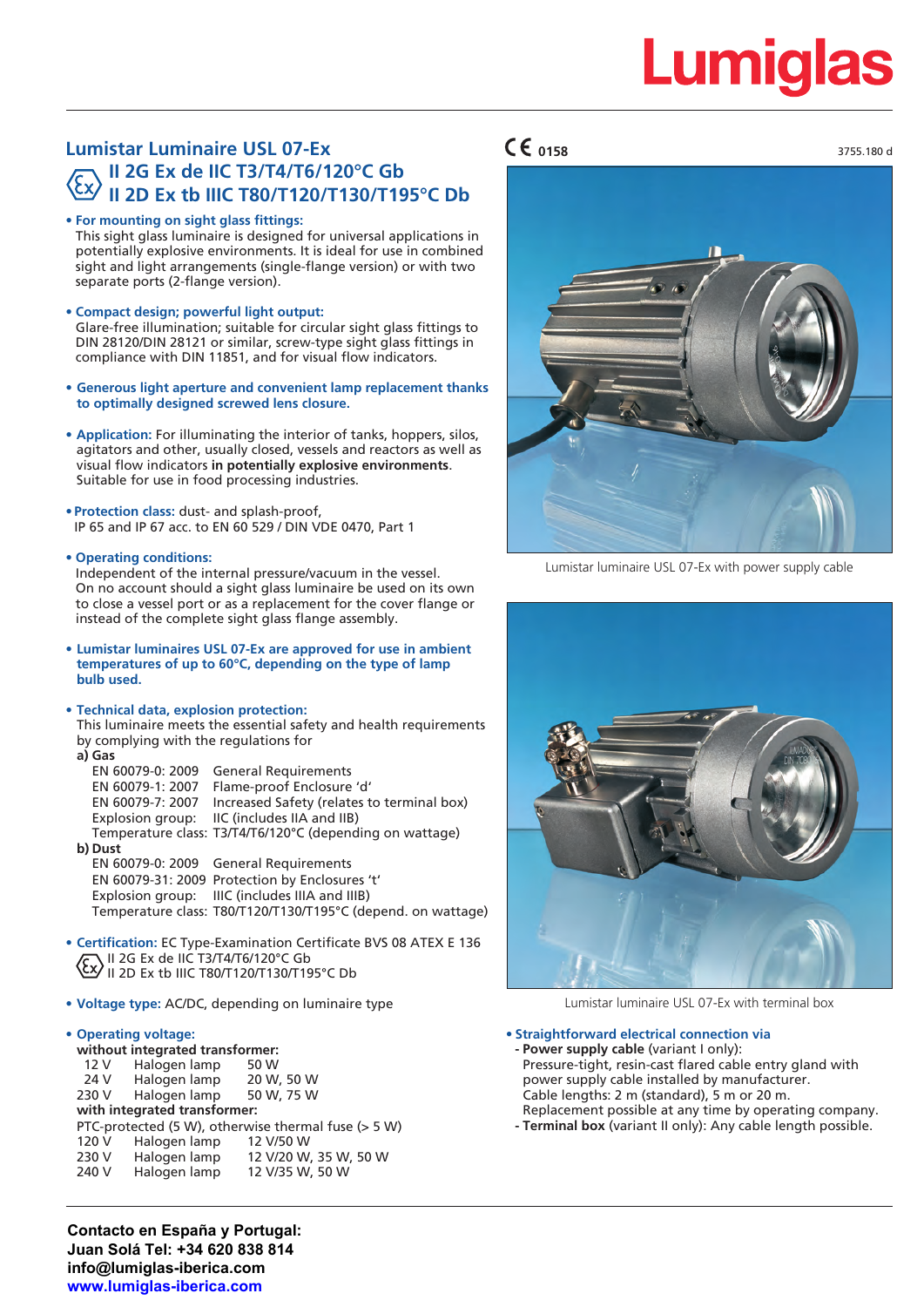#### **• Dimensions and electrical data for Lumistar luminaire USL 07-Ex**



- Cable entry gland with pressure-tight resin-cast power supply cord, Sinotherm 110 H05GG-F 3G, 1.5 mm<sup>2</sup> (standard length: 2 m)

- Grounding terminal: Internal terminal already connected, additional grounding terminal on outside of enclosure
- Weight (incl. power supply cable): 2.7 kg; with built-in transformer: 3.7 kg

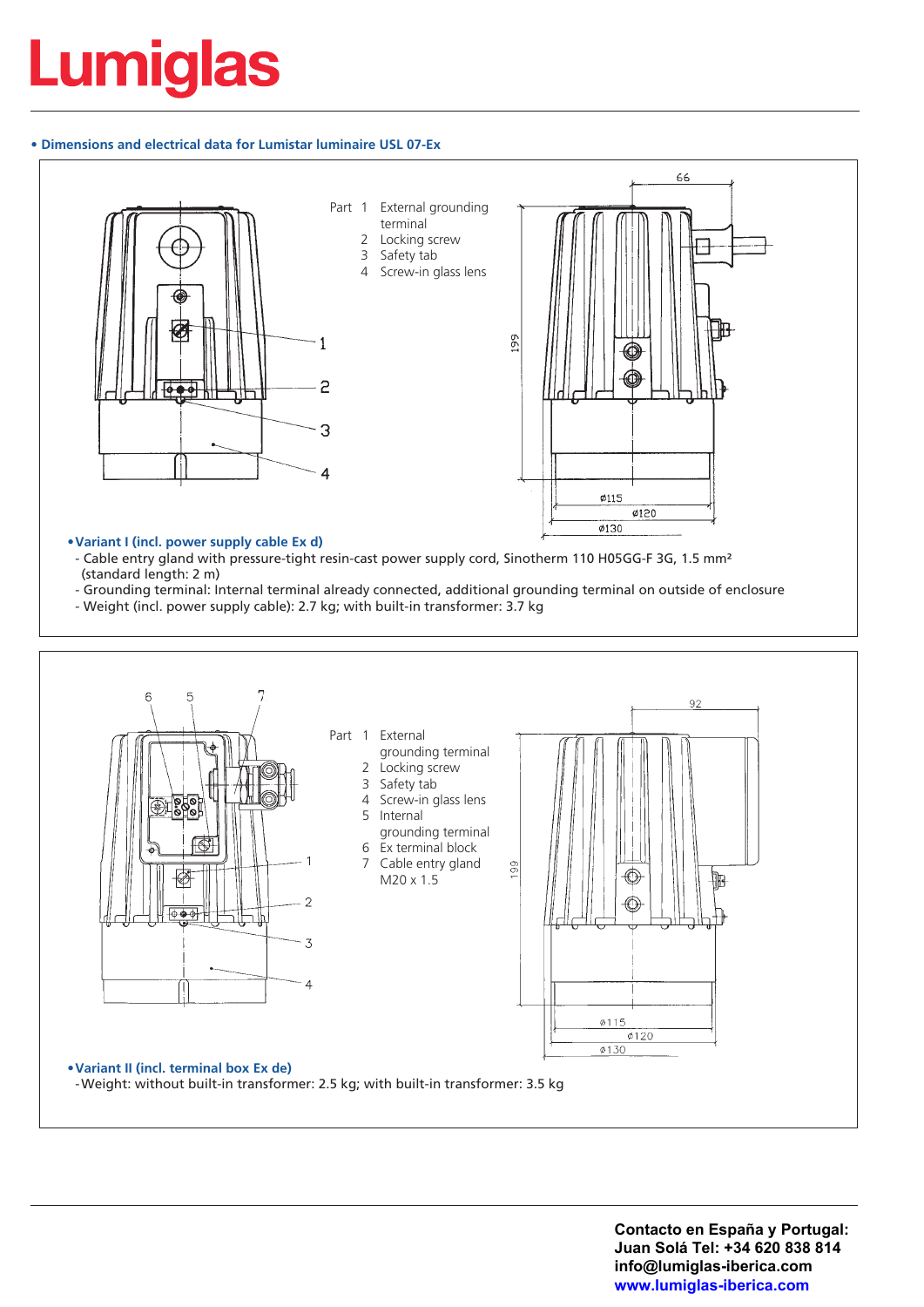| item | type USL 07-Ex    | part no.    | nominal       | integrated  | halogen lamp*   |        | ambient temperature range |                     |                          |                          |
|------|-------------------|-------------|---------------|-------------|-----------------|--------|---------------------------|---------------------|--------------------------|--------------------------|
|      | variant           |             | voltage V     | transformer | voltage/wattage | socket | -20°C ≤ T $\le$ +40°C     |                     | -20°C ≤ T ≤ +60°C        |                          |
|      | (230 V/12 V) 20 W | 3541.101.00 | 230 $\sim$    | with        | 12 V/20 W       | GY6.35 | 2G T <sub>6</sub>         | 2D T80°C            |                          |                          |
| 2    | (24 V) 20 W       | 3541.103.00 | $24 \simeq$   | without     | 24 V/20 W       | G4     | 2G T <sub>6</sub>         | 2D T80 $^{\circ}$ C | $\overline{\phantom{m}}$ |                          |
| 3    | (230 V/12 V) 35 W | 3541.106.00 | 230 $\sim$    | with        | 12 V/35 W       | GY6.35 | 2G T4                     | 2D T130°C           | $\qquad \qquad -$        | $\overline{\phantom{0}}$ |
| 4    | (240 V/12 V) 35 W | 3541.111.00 | 240 $\sim$    | with        | 12 V/35 W       | GY6.35 | 2G T4                     | 2D T130°C           | $\overline{\phantom{m}}$ |                          |
| 5    | (12 V) 50 W       | 3541.116.00 | $12 \simeq$   | without     | 12 V/50 W       | GY6.35 | 2G T4                     | 2D T130°C           | 2G T3                    | 2D T195°C                |
| 6    | (24 V) 50 W       | 3541.121.00 | $24 \simeq$   | without     | 24 V/50 W       | GY6.35 | 2G T4                     | 2D T130°C           | 2G T3                    | 2D T195°C                |
| 7    | (120 V/12 V) 50 W | 3541.126.00 | 120 $\sim$    | with        | 12 V/50 W       | GY6.35 | 2G T3                     | 2D T195°C           | $\overline{\phantom{0}}$ |                          |
| 8    | (230 V) 50 W      | 3541.131.00 | $230 \approx$ | without     | 230 V/50 W      | GZ10   | 2G T4                     | 2D T130°C           | 2G T3                    | 2D T195°C                |
| 9    | (230 V/12 V) 50 W | 3541.133.00 | 230 $\sim$    | with        | 12 V/50 W       | GY6.35 | 2G T4                     | 2D T130°C           | $\qquad \qquad -$        |                          |
| 10   | (240 V/12 V) 50 W | 3541.136.00 | 240 $\sim$    | with        | 12 V/50 W       | GY6.35 | 2G T3                     | 2D T195°C           | $\overline{\phantom{0}}$ | -                        |
| 11   | (230 V) 75 W      | 3541.141.00 | $230 \approx$ | without     | 230 V/75 W      | GZ10   | 2G T <sub>3</sub>         | 2D T195°C           | $\overline{\phantom{m}}$ | -                        |

#### **• Connecting data: Temperature classification and electrical parameters for variant I (incl. power supply cable)**

**Order data:** (**\***please specify if flood reflector is preferred)**:** e. g. Lumistar luminaire USL 07-Ex, variant I 230 V/50 W, part no. 3541.131.00, with luminaire fixture, straight, part no. 0354.005.00

#### **for variant II (incl. terminal box)**

| item           | type USL 07-Ex       | part no.    | nominal       | integrated  | halogen lamp*   |        | ambient temperature range                          |           |                                                               |  |
|----------------|----------------------|-------------|---------------|-------------|-----------------|--------|----------------------------------------------------|-----------|---------------------------------------------------------------|--|
|                | variant              |             | voltage V     | transformer | voltage/wattage | socket | $-20^{\circ}$ C $\leq$ T <sub>s</sub> $\leq$ +40°C |           | $-20^{\circ}$ C $\leq$ T <sub>2</sub> $\leq$ +60 $^{\circ}$ C |  |
|                | (230 V/12 V) 20 W-AK | 3541.151.00 | 230 $\sim$    | with        | 12 V/20 W       | GY6.35 | 2G T <sub>6</sub>                                  | 2D T80°C  |                                                               |  |
| $\overline{2}$ | (24 V) 20 W-AK       | 3541.153.00 | $24 \simeq$   | without     | 24 V/20 W       | G4     | 2G T <sub>6</sub>                                  | 2D T80°C  |                                                               |  |
| 3              | (230 V/12 V) 35 W-AK | 3541.156.00 | 230 $\sim$    | with        | 12 V/35 W       | GY6.35 | 2G T4                                              | 2D T130°C | -                                                             |  |
| 4              | (240 V/12 V) 35 W-AK | 3541.161.00 | 240 $\sim$    | with        | 12 V/35 W       | GY6.35 | 2G T4                                              | 2D T130°C |                                                               |  |
| 5.             | (12 V) 50 W-AK       | 3541.166.00 | $12 \simeq$   | without     | 12 V/50 W       | GY6.35 | 2G T4                                              | 2D T130°C | -                                                             |  |
| 6              | (24 V) 50 W-AK       | 3541.171.00 | $24 \simeq$   | without     | 24 V/50 W       | GY6.35 | 2G T4                                              | 2D T130°C | -                                                             |  |
| 7              | (24 V) 50 W-AK       | 3541.172.00 | $24 \simeq$   | without     | 24 V/50 W       | GY6.35 | 2G T120°C                                          | 2D T120°C |                                                               |  |
| 8              | (120 V/12 V) 50 W-AK | 3541.176.00 | 120 $\sim$    | with        | 12 V/50 W       | GY6.35 | 2G T3                                              | 2D T195°C | $\overline{\phantom{a}}$                                      |  |
| 9              | (230 V) 50 W-AK      | 3541.181.00 | $230 \approx$ | without     | 230 V/50 W      | GZ10   | 2G T4                                              | 2D T130°C |                                                               |  |
| 10             | (230 V/12 V) 50 W-AK | 3541.183.00 | 230 $\sim$    | with        | 12 V/50 W       | GY6.35 | 2G T4                                              | 2D T130°C | $\overline{\phantom{m}}$                                      |  |
| 11             | (240 V/12 V) 50 W-AK | 3541.186.00 | $240 \simeq$  | with        | 12 V/50 W       | GY6.35 | 2G T3                                              | 2D T195°C |                                                               |  |
| 12             | (230 V) 75 W-AK      | 3541.191.00 | $230 \approx$ | without     | 230 V/75 W      | GZ10   | 2G T3                                              | 2D T195°C | $\overline{\phantom{m}}$                                      |  |

**Order data** (\*please specify if flood reflector is preferred): e. g. Lumistar luminaire USL 07-Ex, variant II, 230 V/50 W-AK, part no. 3541.181.00, with luminaire fixture, straight, part no. 0354.005.00

#### **• Accessories:**

| item | component                                                                            | part no.    |
|------|--------------------------------------------------------------------------------------|-------------|
|      | fixture for luminaire, straight, DN 50 to 100                                        | 0354.005.00 |
|      | fixture for luminaire, angled, DIN 125 to 200                                        | 0354.006.00 |
| 3    | Lumiglas timer, integrated, for time-dependent illumination, 5 min.                  | on request  |
| 4    | Lumiglas timer, external, for time-dependent illumination, Lumiglas Ex timer switch, | on request  |
|      | claw spanner for screw-in lens for opening the luminaire                             | 6805.002.00 |
| 6    | cable entry gland complete with 5 m power supply cable (for variant I)               | 1084.015.00 |
|      | cable entry gland complete with 20 m power supply cable (for variant I)              | 1084.017.00 |